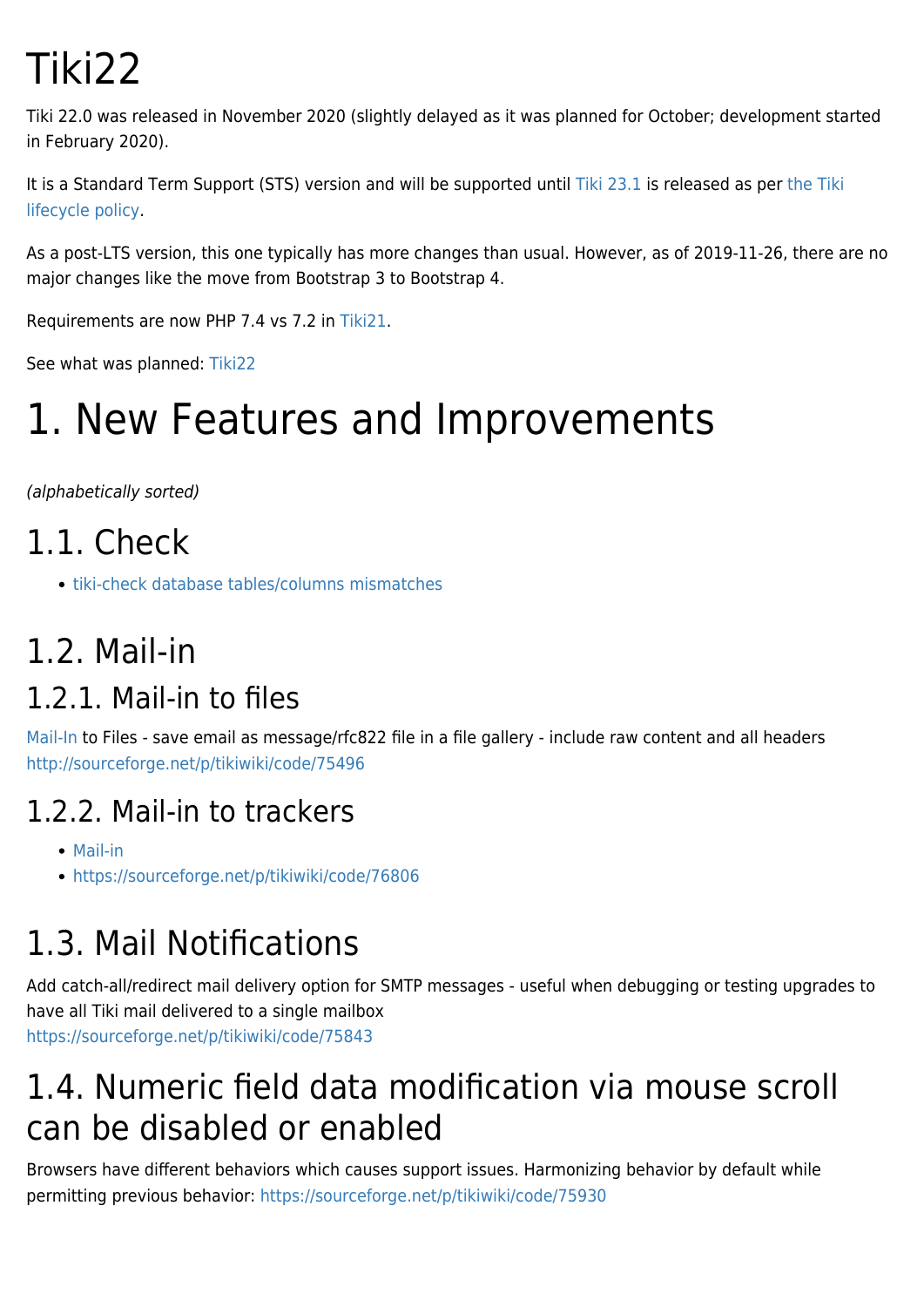#### 1.5. Shamir's Shared Secrets and Team Password Management via Trackers

• [Shared Secrets](https://doc.tiki.org/Shared-Secrets)

# 1.6. Trackers

#### 1.6.1. Duration field type

• New [Duration Tracker field](https://doc.tiki.org/Duration-Tracker-field)

#### 1.6.2. Search orphaned field names

tiki-admin\_orphaned.php <https://sourceforge.net/p/tikiwiki/code/76278/>

#### 1.6.3. Exclude indexing non-searchable tracker fields

<https://sourceforge.net/p/tikiwiki/code/76304/>was also bakported to 21.x

#### 1.6.4. Shorten tracker field names in mysql search index to allow greater number of fields in the index

<https://sourceforge.net/p/tikiwiki/code/76303/>was also bakported to 21.x

#### 1.6.5. Group can see their own items

add options for 'Group can see their own items' and group ownership to GroupSelector fields - enhance permission system to support ability for users in specific group to view items associated with that group <https://sourceforge.net/p/tikiwiki/code/76003/>

# 1.7. Wiki Plugins

New, improved or Fixes

### 1.7.1. PluginListExecute

#### [PluginListExecute](https://doc.tiki.org/PluginListExecute)

Improved. New action **tracker** item clone has been added.

This gives the ability to clone one or more selected tracker items and execute more actions on the clones after that - e.g. tracker\_item\_modify

<https://gitlab.com/tikiwiki/tiki/-/commit/ea6f50574b0dc8e19fc5a5dd979686a0c10d872f>

Fix. Allow checkbox value to be reset with tracker item\_modify ListExecute action. <https://gitlab.com/tikiwiki/tiki/-/commit/43e10f9d51baae9a4174e254973dd4ad8ab2e987>

Fix. cloning tracker items via ListExecute keeps auto-assigned UserSelector values instead of resetting that to none or current user

<https://gitlab.com/tikiwiki/tiki/-/commit/bec107dd655c236dc31abfc12c3a9bfddb2d4a13>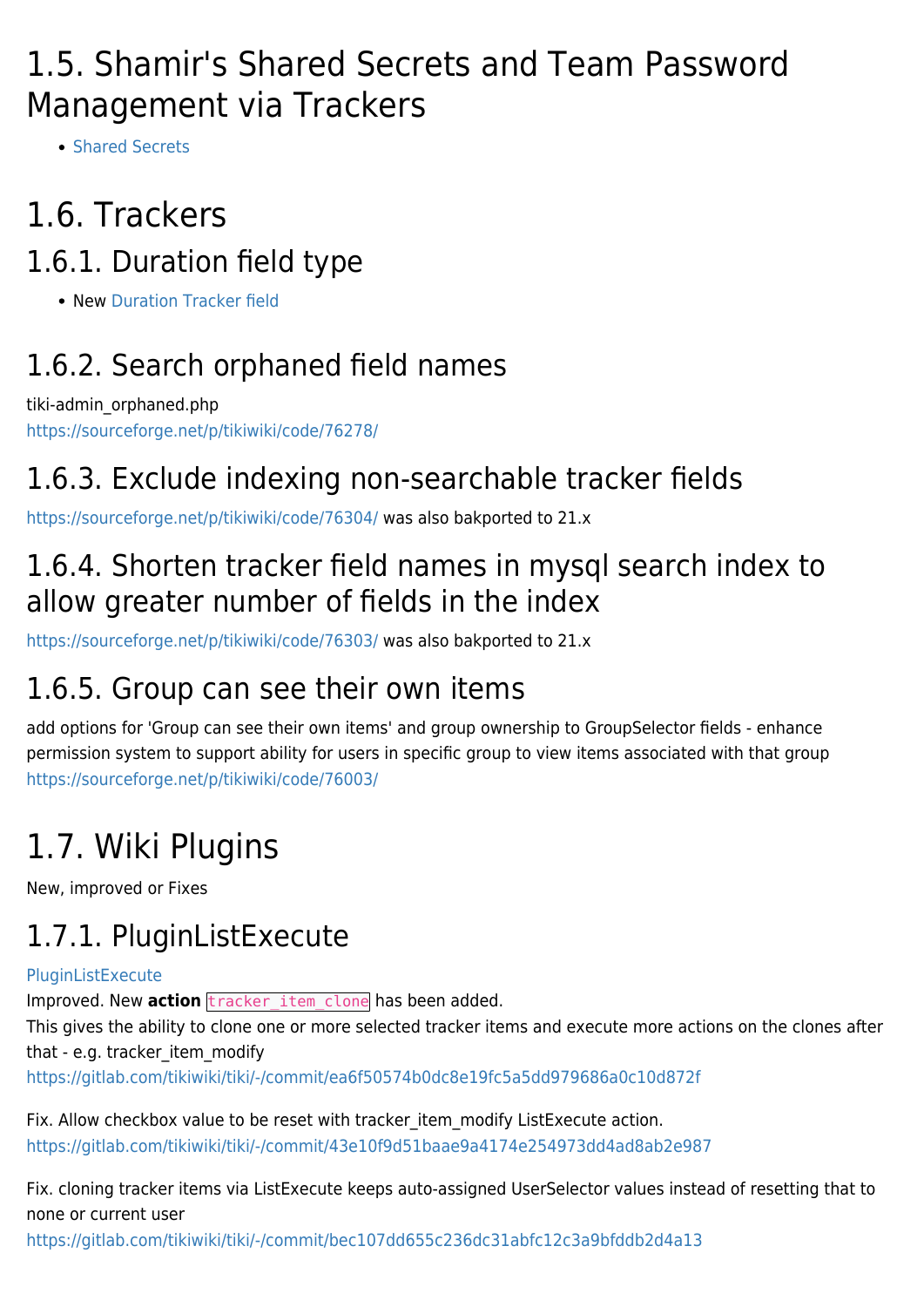### 1.7.2. PluginList editable filters

Improved. See: [PluginList with editable filters](https://doc.tiki.org/PluginList-with-editable-filters)

#### 1.7.3. PluginPivotTable

Column/Row sort order are now savable <https://sourceforge.net/p/tikiwiki/code/76955/>

### 1.7.4. PluginTOTP

• [PluginTOTP](https://doc.tiki.org/PluginTOTP)

# 1.8. Suggestions

**[Suggestion](https://doc.tiki.org/Suggestion)** 

# 1.9. Risky Preferences

Some risky preferences are disabled and hidden by default, since Tiki 22 See [Risky Preferences](https://doc.tiki.org/Risky-Preferences) for details

# 1.10. Unified Index

#### Now supports emails which are stored as files

Commit: 75563 - added a preference in search index and file gallery which is off by default - Automatic indexing of emails stored as files

- when you turn it on, rfc822 files (aka eml files) will be parsed and stored as separate fields in the search index. For now, these fields are stored:

email\_subject email\_from email\_sender email\_recipient email date email\_content\_type email\_body email\_plaintext email\_html

# 1.11. Vue.js

[VueJS In Tiki](http://dev.tiki.org/VueJS%20In%20Tiki)

### 1.12. Webmail contacts

• add read-write access to webmail contacts via CardDAV and refactor underlying backend